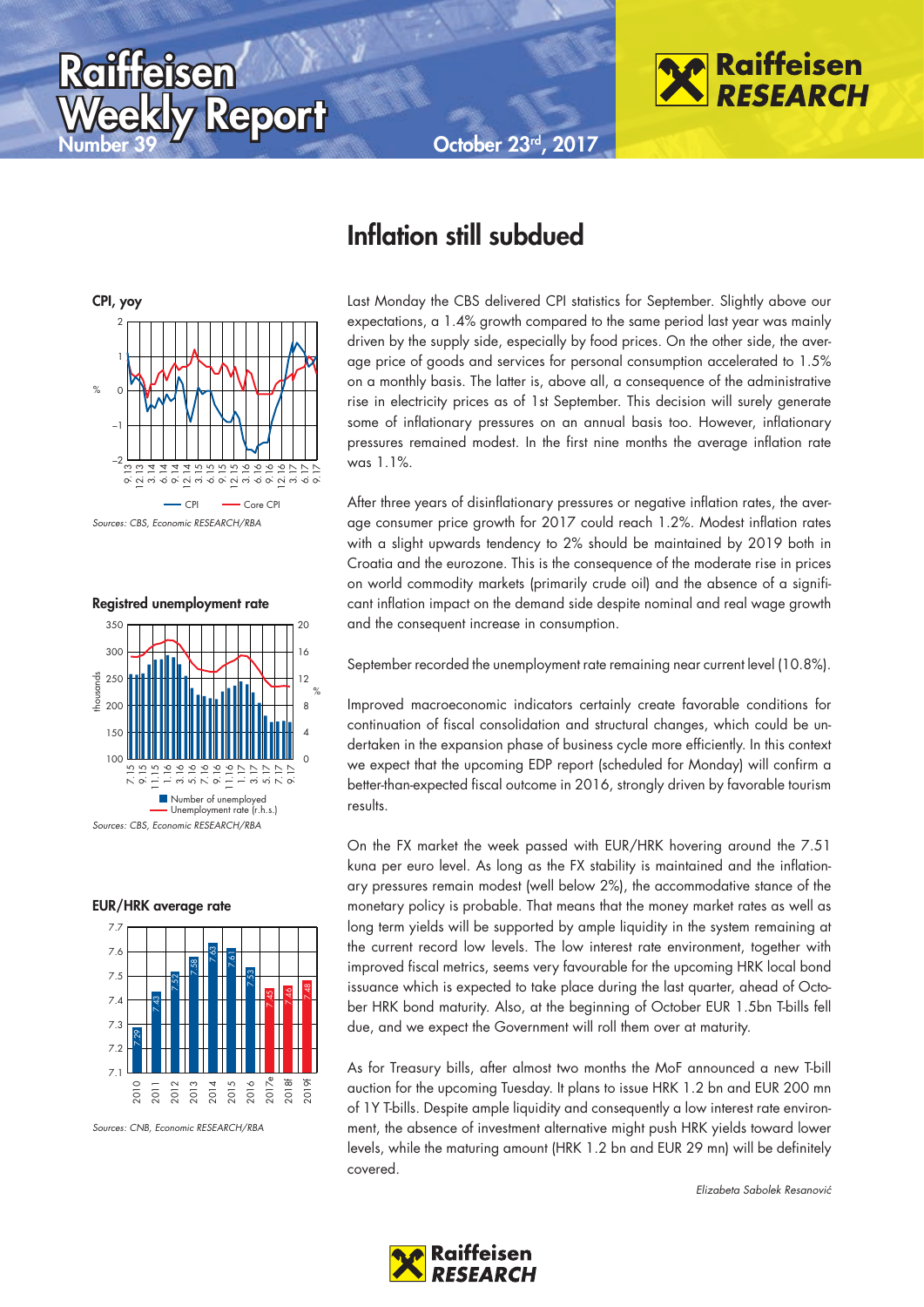# Raiffeisen RESEARCH

#### Raiffeisenbank Austria

#### Economic Research

Zrinka Živković Matijević, MSc, Head of Department; tel: +385 1/61 74 338, email: zrinka.zivkovic-matijevic@rba.hr Elizabeta Sabolek Resanović, Economic Analyst; tel: +385 1/46 95 099, e-mail: elizabeta.sabolek-resanovic@rba.hr Viktor Viljevac, tel: +385 1/61 74 837, e-mail: viktor.viljevac@rba.hr

#### Financial Advisory

Nada Harambašić Nereau, MSc, Financial Analyst; tel.: +385 1/61 74 870, email: nada.harambasic-nereau@rba.hr Ana Turudić, Financial Analyst; tel: +385 1/61 74 401, email: ana.turudic@rba.hr

#### Markets and Investment Banking

Robert Mamić, Executive Director; tel: +385 1/46 95 076, email: robert.mamic@rba.hr

#### **Editor**

Zrinka Živković Matijević, MSc, Head of Economic Research

#### **Abbreviations**

- bp basis points CERP – Restructuring and Sale Center DPS – Dividend per share DZS – Croatian Bureau of Statistics ECB – European Central Bank
- EUR Euro
- FED Federal Reserve System
- GDP Gross Domestic Product

#### **Design**

SIBI; OIB: 62606715155; I.B. Mažuranić 70, 10090 Zagreb

#### Publisher

Raiffeisenbank Austria d.d. Zagreb Magazinska cesta 69, 10000 Zagreb www.rba.hr tel. ++385 1/45 66 466 fax: ++385 1/48 11 626

Publication finished on October 20, 2017 Publication approved by editor on October 23, 2017 at 8:05 First release scheduled for October 23, 2017 at 8:17

- HBOR Croatian Bank for Reconstruction and Development HNB – Croatian National Bank IMF – International Monetary Fund kn, HRK – Kuna MF – Ministry of Finance pp – percentage points
- Q1, Q2, Q3, Q4 quarters RBA – Raiffeisenbank Austria d.d. s.a. –seasonally adjusted USD – Dollar WDA – working day adjusted yoy – year-on-year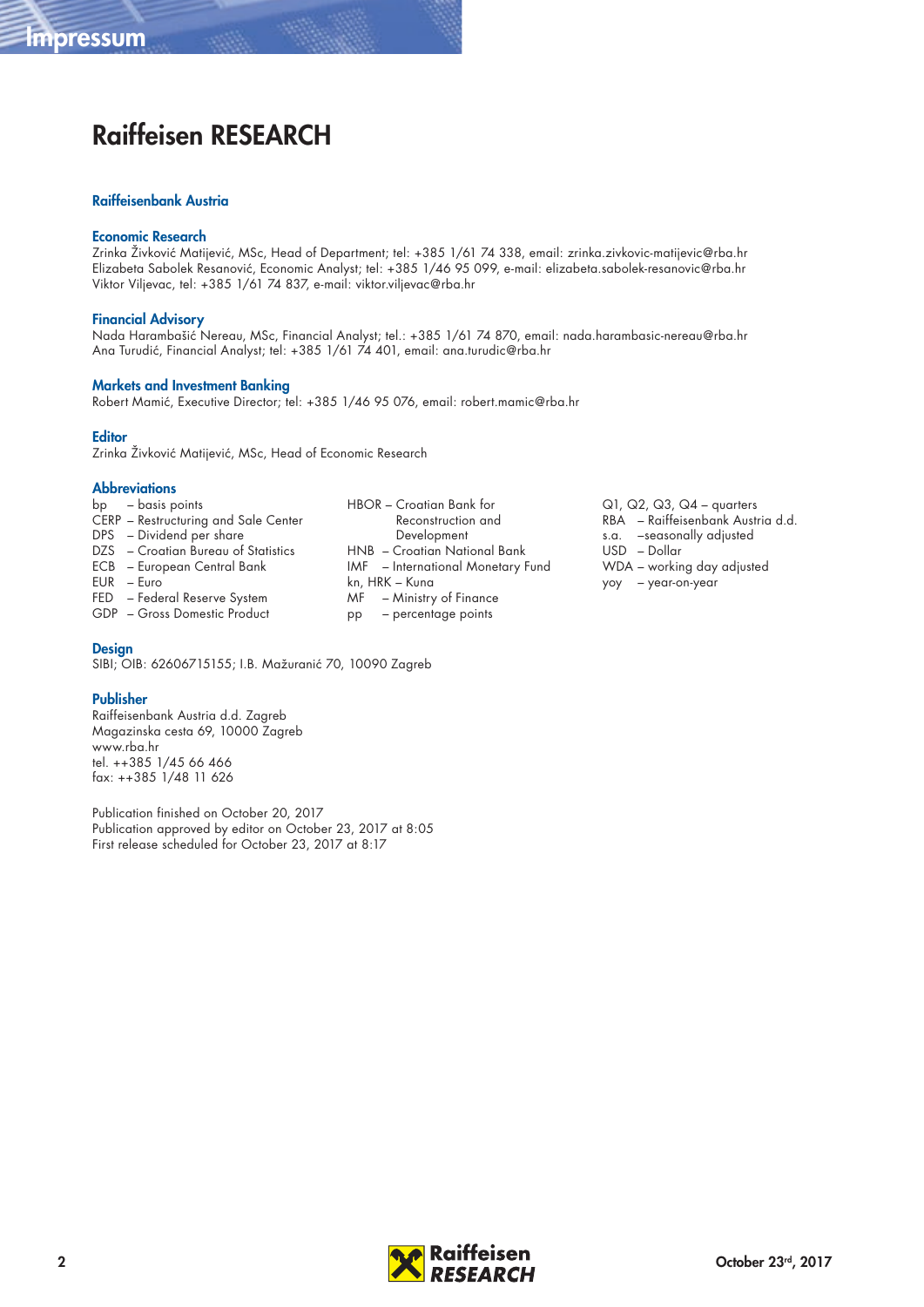### Disclaimer

Published by Raiffeisenbank Austria d.d. Magazinska cesta 69, 10000 Zagreb, Hrvatska ("RBA"). RBA is a credit institution and is has been incorporated in keeping with the Credit Institutions Act.

Economic Research and Financial Advisory are organizational units of RBA.

Supervisory Authority: Hrvatska agencija za nadzor financijskih usluga, Miramarska 24b, 10000 Zagreb (Croatian Financial Services Supervisory Agency) and Hrvatska narodna<br>banka, Trg hrvatskih velikana 3, 10000 Zagreb (Croa

This publication is for information purposes only and may not be reproduced, translated, distributed or made available to other persons other than intended users, in whole or in part, without obtaining prior written permission of RBA on a case to case basis. This document does not constitute any kind of investment advice or a personal recommendation to buy, hold or sell tinancial instruments and it is neither an otter nor a solicitation of an otter. This document is not a substitute tor any torm ot a legal document which is required pursuant<br>to regulations of any state, inclu or professional investors and regardless of whether they are entities or residents of the Republic of Croatia or of any other jurisdiction.

This publication is fundamentally based on generally available information, which we consider to be reliable, but we do not make any representation, warranty or assurance as to accuracy, completeness or correctness of such information. All analyses contained in this publication are based solely on generally available information and on assumption that<br>the information is complete, true and accurat political environment and prospects. The estimates, projections, recommendations or forecasts of future events and opinions expressed in this publication constitute independent<br>judgement made by analysts as at the date of Bureau of Statistics, the Croatian National Bank, the Government of the Republic of Croatia, the Croatian Employment Service, the Croatian Pension Insurance Institute, the Ministry of Finance, the Croatian Financial Services Supervisory Agency, the Zagreb Stock Exchange, the Institute of Economics, Bloomberg, Eurostat, the Vienna Institute for International<br>Economic Studies and other sources which ar

RBA is under no obligation to keep current the contents of this publication and reserves the right to withdraw or suspend them in whole. The publication of an up-to-date revised analysis, if any, shall be made at the discretion of analysts and RBA. In case of any modification or suspension of the contents of this publication, RBA shall publish the notice of modification or suspension, and information regarding the circumstances which lead to the modification or suspension of this publication, in the same manner as this publication,<br>with a clear reference to the fact that the

This publication does not purport to be and does not constitute a basis for making any investment decision and all users are advised to seek additional expert advice and information to the extent they deem necessary, before making any investment decision.

The prices of financial instruments mentioned in this publication are the closing prices available at 16:30 CET on the day which precedes the date of this publication, unless stated otherwise in the publication.

Investment options discussed in this publication may not be appropriate for certain investors, depending on their specific investment objectives and investment time horizon, and taking into account their overall financial situation. Investments which are the subject of this publication may vary in price and value. Investors may generate returns which are below<br>their initial capital investment. Exc from investment in financial instruments, financial products or investment instruments which are the subject of this publication are not explained in whole or in full detail. Information is provided "as is" without giving warranties of any kind and may not be deemed to substitute any investment advice. Investors have to make independent decision regarding the appropriateness of investment in any instruments discussed or mentioned in this document, based on risks and benefits resulting from such instruments, and on their investment stra-<br>tegy and legal, fiscal and financial posi specific detailed information and advice from competent certified investment advisors.

RBA, Raiffeisen Bank International AG ("RBI"), and any other company connected with them, including their directors, authorized representatives or employees, and any other<br>party, do not accept any responsibility of liabili

This publication is disseminated to investors who are expected to make independent investment decision and estimates of investment risks, including issuer risk, capital market risk and risks related to economic and political circumstances and prospects, without placing undue reliance on this publication, and this publication shall not be distributed, reproduced<br>or published in whole or in part for an

RBA publishes financial instrument valuation and analyses independently or as part of publications which are created and distributed by RBI and Raiffeisen Centrobank, Austria<br>("RCB") under the name Raiffeisen ISTRAŽIVANJA.

e criteria for issuance of stock market recommendation (rating) and risk classification are defined as follows:

"Buy": for stocks which have an expected total return at least 10% (15% for stocks with high volatility risk) and represent the most attractive stocks among all stocks we analyze and valuate over next 12 months

"Hold": for stocks for which we expect a positive return up to 10% (up to 15% for stocks with high volatility risk) over next 12 months.

"Reduce": expected negative return up to –10% over next 12 months.

"Sell": for stock with expected negative return by more than –10% u over next 12 months.

Target prices are based on calculated fair value which is derived by applying relative valuation tools (peer group analysis) or discounted cash flow DCF method. Detailed informa:<br>tion on specific valuation methods applied

When publishing the analyses, ratings are determined by applying above mentioned ranges. Temporary deviations from the aforementioned ranges will not automatically result in<br>the alteration of a recommendation, and the resp

Opinions concerning Croatian money market rates and price fluctuations of government bonds issued in the Republic of Croatia are based on the analysis of market ratio movements.

This publication is not an offer or a personal recommendation to buy or sell a financial instrument. Information presented here does not constitute a comprehensive analysis of all material facts related to issuer, industry or financial instrument. This publication may contain expectations and forward-looking representations, which involves risks and uncertain-<br>ties, however, they are not a warranty

RBA analysts are involved in production of recommendations published and distributed by RCB, regarding the companies listed below along with the date of initial recommendation:

Adris Grupa d.d. (21.01.2005.), Atlantic Grupa d.d. (8.6.2015.), Ericsson Nikola Tesla d.d. (18.01.2005.), Hrvatski Telekom d.d. (11.12.2007.), Ledo d.d. (13.10.2015.), Podravka<br>d.d. (3.3.2003.) i Valamar Riviera d.d. (17.

Overview of Raiffeisen recommendations

|                             | Buy | Hold | Reduce | Sell  | Suspended | <b>Under review</b> |
|-----------------------------|-----|------|--------|-------|-----------|---------------------|
| No. of recommendations      |     |      |        |       |           |                     |
| & of all recommendations »  | 4%  | 58%  | 14%    | 0%    | 14%       | 0%                  |
| Investment banking services |     |      |        |       |           |                     |
| % all IB services           | 0%  | 0%   | 0%     | $0\%$ | 0%        | 0%                  |

A list of all historic recommendations for stock coverage, local money market rates in the Republic of Croatia, Croatian government bonds issued in the local markets and other<br>recommendations is available at: http://www.rb

Please note that RBA, its related companies, employees, executives and other persons who participated in the preparation of this publication, and their related persons, may hold or<br>trade in financial instruments in excess protection and conflict of interest prevention measures RBA has ensured to a reasonable extent that this circumstance has not in any way affected anything that is mentioned in this publication.